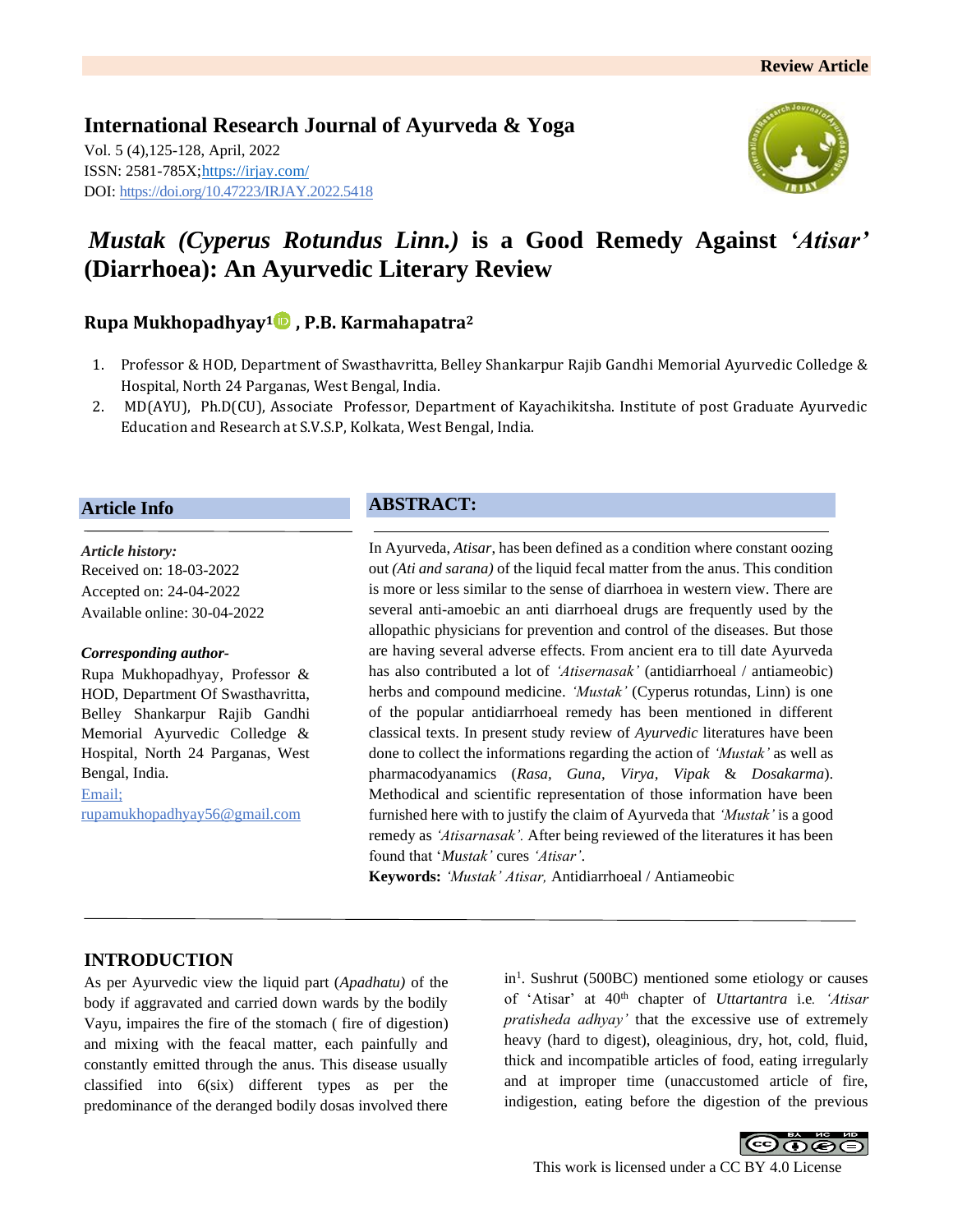meal, excessive use or misuse of any lardaceous substances *(Sneha, sweda* etc,), use of any poison, fright grief, drinking impure water, the excessive drinking of liquor, change of season indulgence in aquatic sports, voluntary repression of any natural urging (of the body) or germination of parasites in the intestines are the causes which bring on an attack of diarrhoea (*Atisar*). *Madhav Nidan<sup>2</sup>* of Madhav Kar (900AD) also stated the same aetiology of *'Atisar'*, It is necessary to mention here that 'Charak' (2500BC/1000BC). Vagbhatta (400AD) and other classics have supported this opinion. As per modern view diarrhoea may be called as a symptoms of a group of disease and it may be classified into two broad heading i.e. Acute diarrhoea and chronic diarrhoea. Diarrhoea of abrupt onset occurring in otherwise healthy persons is usually due to infectious cause<sup>3</sup> like bacteria, virus, protozoa etc. Chronic diarrhea persisting for weeks or months whether constant or intermittent, may be a functional symptoms or a manifestation of serious illness.

'*Mustak'* is a reputed herb of Ayurveda. The rhizome of this herb possessing the *guna, (properties) - laghu (light), rukksha (dry), having rasa (taste) – katu (pungent), tikta(bitter), kasay(astringent), virya(potency) – sheeta(cold) and vipak* (effect after digestion) – is *katu(*pungent). Those properties are able to specify *kapha and pitta dosa*, simultaneously controls the *chala* (motion) like action *of vayu.* The *Atisarnasak* action (anti diarrhoeal) of '*Mustak'* has been mention by almost all ancestors.<sup>3</sup> The aim of this study is to justify the therapeutic action and pharmacodynamics as stated by *Ayurvedic* ancestors through literature review and **objective** is representation of therapeutic information regarding *'Mustak'* in a methodical manner.

### **MATERIALS AND METHOD**

The Ayurvedic texts of different era related to *Dravya Guna* are the main materias of this study. Careful supplementation of information of action of *Mustak*

#### *Mustak*

| <b>Botanical Name:</b>     |                               | Cyperus rotundas, Linn. |  |                          |  |      |
|----------------------------|-------------------------------|-------------------------|--|--------------------------|--|------|
| Common name                |                               | Mutha / Nagar nutha     |  |                          |  |      |
| Family                     | :                             | Cyperaceae              |  |                          |  |      |
| Parts of used <sup>4</sup> | $\ddot{\phantom{0}}$          | Tuber or                |  | bulbous                  |  | root |
| (rhizome)                  |                               |                         |  |                          |  |      |
| $Dosage4$ :                | Churna                        |                         |  | (powder) $3-6$ gm, Kwath |  |      |
| $(decoction)$ 50-100       |                               |                         |  |                          |  |      |
| Special preparation:       | Mustakarista, Mustakadi leha, |                         |  |                          |  |      |

*Saranga paniya, Mustakadi churna*

#### **RESULT**

The result of literature review is furnished in table -1 and table  $-2$ <sup>5-13</sup>

#### **DISCUSSION**

In present article the properties, actions or pharmachodyanamics of *'Mustak'* have been studied vividly the *Nighantu* (the Ayurvedic text related to pharmacology) like *Madnpal nighantu, Dhanwantari nighantuh, Nighantuh adarsha, Raj nighantuh, Saligram nighantuh, Bhabprakash nighantuh, Kaiyadev nighantu, Shankar nighantu* and *Priya nighantuh* have been studied vividly where almost all the authors have opined that *'Mustak'* having *katu, tikta* and *kasay rasa, laghu* and *rukksha guna,and in virya it is sheeta.* It's *vipak is katu* and showing action over *dosha* is *kapha – pitta samak*. <sup>14</sup> As it has been reveled from the disease review that the diarrhoeal diseases are mostly caused by the inflammation of the intestinal mucosa which indicates that the aggravated *pitta* causes *pradaha* (inflammation), excess *kapha* creates more fluid (excess *apa-dhatu*) as well as producess *Ama*. *'Mustak'* is carring the properties *laghu* and *rukkha* which are able to counteract over *kapha dosa*. Simultaneously *sheeta virya* property acts on *pitta* by the virtue of soothing effect over intestinal mucosa. As it has the *tikta* and *kasay rasa* – so it also able to pacify *pitta* or *prodaha* (imflamation). In *'Atisar'* '*Ati'* (excess) motility is there due to provocation of *vata* and *'Mustak'* has the action like *katu vipak* so it's *agnaey* nature becames able to control the motility. As *katu* and *ruksha* properties are *soshok* (adsorbent) in nature so excess fluid are being absorbed.<sup>15</sup> Through such mechanism of action *'Mustak'* becomes able to act over *Tridosa* (*vata, pitta, kapha*) and shows the therapeutic actions like *Atisarnasan* (anti diarrhoel), *grahi* (adsorbent), *deepan* (enhencess digestive fire), *amapachana* (cooking of metabolic waste), *jwaranasan* (antipyretic), *dahanasan* (cooling), *aruchinasan* (anti anorexogenic), *trishnanasan* (reduces thirst). It is interesting to note here that, *trishna* (thirst), *daha* (burning sensation), *jwara* (fever), *aruchi* (anorexia) etc. are the associate features of *Atisar* (diarrhea). As *'Mustak*' is able to cure those features so definitely it is a good remedy against *Atisar* (dirrhoea).<sup>16</sup>

#### **CONCLUSION**

As a result of this, one not only faces problems related to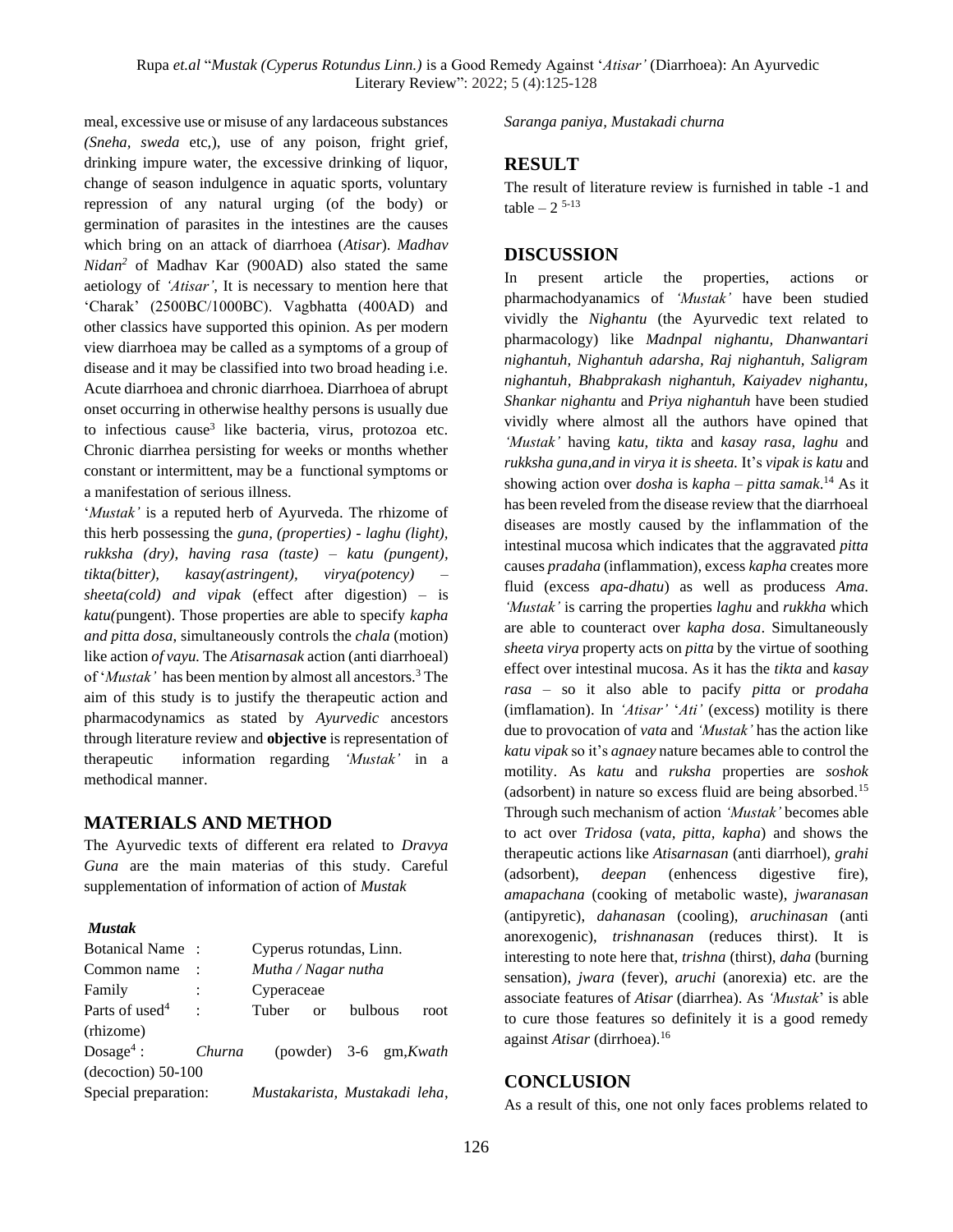Rupa *et.al* "*Mustak (Cyperus Rotundus Linn.)* is a Good Remedy Against '*Atisar'* (Diarrhoea): An Ayurvedic Literary Review": 2022; 5 (4):125-128

gas, bloating, indigestion, abdominal pain, and diarrhoea but also undergoes issues regarding skin, hair, sleep, and even mental health. Ayurveda, a 5000-year-old traditional remedial science notes that the digestive system is not just a process where food gets broken down and provide our body with energy and the required nutrients but a fundamental step or the key that leads to a long and diseased free life. From above discussion it could be concluded that *Mustak* has the great *Atisarnasak* or anti diarrhoel properties as per it's Ayurvedic pharmacodynamics.

## **Acknowledgements:- Nil Conflict of Interest – None Source of Finance & Support - Nil**

#### **REFERENCES**

- 1. Sharma P. V. Dravyaguna Vignana (Vol-4: Vedic Plants and History of Dravyaguna). Reprint. Varanasi; Chaukhambha Bharati Academy; 2007. p.119.)
- 2. Singh N, Kulshrestha V K, Gupta M B and Bhargava K P, A Pharmacological study of Cyperus rotundus, Indian J Med. Res, 1970, 58, 103-109.
- 3. Sharma P.C, Yelne M.B, Dennis T.J. Database on medicinal plants used in Ayurveda and Siddha. Vol. 3. New Delhi; CCRAS, Dept. of AYUSH; Ministry of Health and Family Welfare; Govt. of India; 2005. p. 405-406.)
- 4. Dhiman AK, Medicinal Plants of Uttaranchal state, Chowkhamba Sanskrit series office, Varanasi, 2009.pp. 446-63.
- 5. Trivedi H, Madanapala Nighantu, edited Chaukhambha Krishnadas, Academy Varanasi,2009
- 6. Bhogik M, Dhavantri Nighantu, Guduchiyadi Varga, , Chaukhambha Orientalia, Varanasi, p-23.
- 7. Kumar S Anticonvulsant Effect of Cyperus rotundus Linn Rhizomes in Rats. Journal of Natural Remedies.2009. 9. 192-196. 10.18311/Jnr/2009/239
- 8. Triapthi I, Rajnighantu of Pandit Narhari, Chaukhamba Krishnadas Academy, 2009.p.no. 163.
- 9. Khem raj Shaligramvaishya, Shaligrm nighantu Bhushanam i.e. Brihat Nighanturatnakar antargat Part 7-8, Bombay-4, Shrikrishnadas Prakashan, January 2011; p.no.55-56.
- 10. Chunekar KC, Bhavprakash nighantu of Shri Bhavmishra, Chaukhamba Bharati Academy, Varanasi, Reprint 2013; p. No. 234.
- 11. Sharma P, Kaidev, Kaidev Nighantu, Aushadha Varga, Chaukhambha Orientalia, Varanasi, p-252.
- 12. Singh N, A Pharmacological study of Cyperus rotundus, Indian J Med. Res, 1970, 58, 103-109
- 13. Sharma P, Priya Nighantu, Satpushpadi Varga, Chaukhambha Surbharati Prakashan, Varanasi,1995.pp-82.
- 14. Sharma P, Dravyaguna Vigyan, volume II, Reprint Chaukhamba Visvabharati, 2012.pp-370.
- 15. Sastry J.L.N , Dravyaguna vijnana, Vol.2, Chaukhambha Orientalia, Varanasi, Reprint edition 2017, p.no. 551-557
- 16. Dhiman AK, Medicinal Plants of Uttaranchal state, Chowkhamba Sanskrit series office, Varanasi, 2009.pp. 446-63.

**How to cite this article:** Mukhopadhyay R, Karmahapatra P.B "*Mustak (Cyperus Rotundus Linn.)* Is A Good Remedy Against '*Atisar'* (Diarrhoea): An Ayurvedic Literary Review" IRJAY.[online]2022;5(4);125-128. Available from: [https://irjay.com](https://irjay.com/) DOI:https://doi.org/10.47223/IRJAY.2022.5418